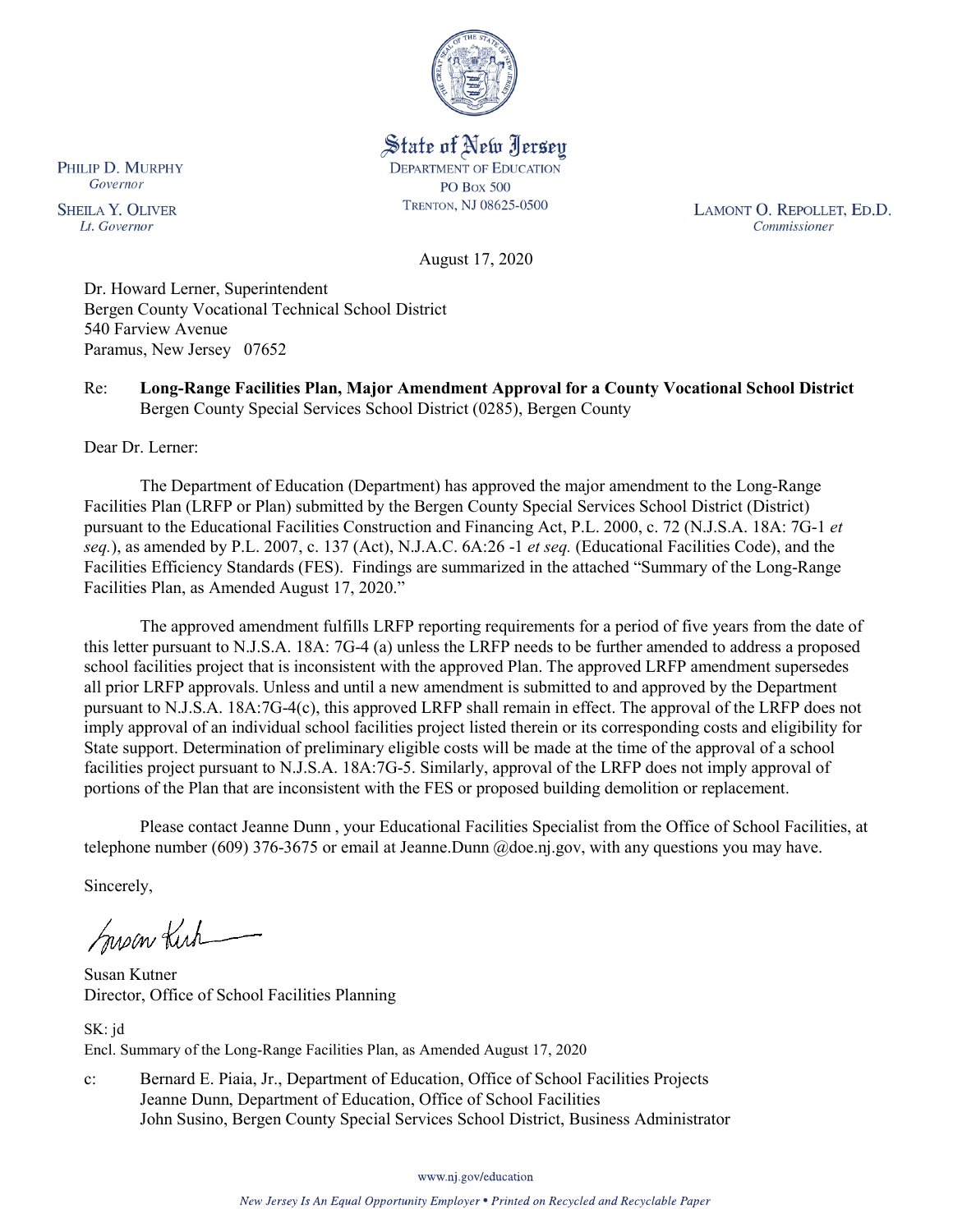# **Bergen County Special Services School District (0290) Summary of the Long-Range Facilities Plan, as Amended August 17, 2020**

The Department of Education (Department) has completed its review of the major amendment to the Long-Range Facilities Plan (LRFP or Plan) submitted by the Bergen County Special Services School District (District) pursuant to the Educational Facilities Construction and Financing Act, P.L. 2000, c. 72 (N.J.S.A. 18A: 7G-1 *et seq.*), as amended by P.L. 2007, c. 137 (Act), N.J.A.C. 6A:26-1 et seq. (Educational Facilities Code), and the Facilities Efficiency Standards (FES).

The following provides a summary of the District's approved amended LRFP. The summary is based on the standards set forth in the Act, the Educational Facilities Code, the FES, District-reported information in the Department's LRFP reporting system, and supporting documentation. The referenced reports in *italic* text are standard reports available on the Department's LRFP website.

## **1. Inventory Overview**

The District is classified as a County Special Services District for funding purposes. It provides services for students in grades PK-12.

The District identified existing and proposed schools, sites, buildings, rooms, and site amenities in its LRFP. Table 1 lists the number of existing and proposed district schools, sites, and buildings. Detailed information can be found in the *School Asset Inventory Report* and the *Site Asset Inventory Report.*

**As directed by the Department, school facilities projects that have received initial approval by the Department and have been approved by the voters, if applicable, are represented as "existing" in the LRFP.** Approved projects that include new construction and/or the reconfiguration/reassignment of existing program space are as follows: n/a.

|                                              | <b>Existing</b> | <b>Proposed</b> |  |  |
|----------------------------------------------|-----------------|-----------------|--|--|
| Number of Schools (assigned DOE school code) |                 |                 |  |  |
| Number of School Buildings <sup>1</sup>      |                 |                 |  |  |
| Number of Non-School Buildings <sup>2</sup>  |                 |                 |  |  |
| Number of Vacant Buildings                   |                 |                 |  |  |
| Number of Sites                              |                 |                 |  |  |

## **Table 1: Number of Schools, School Buildings, and Sites**

*1 Includes district-owned buildings and long-term leases serving students in district-operated programs 2 Includes occupied district-owned buildings not associated with a school, such as administrative or utility buildings*

Based on the existing facilities inventory submitted by the District:

- Schools using leased buildings (short or long-term): Hearing Impaired (030), Multiple Handicapped (040), Emotionally Handicapped (050), Life Skills (070)
- Schools using temporary classroom units (TCUs), excluding TCUs supporting construction: n/a
- Vacant/unassigned school buildings:  $n/a$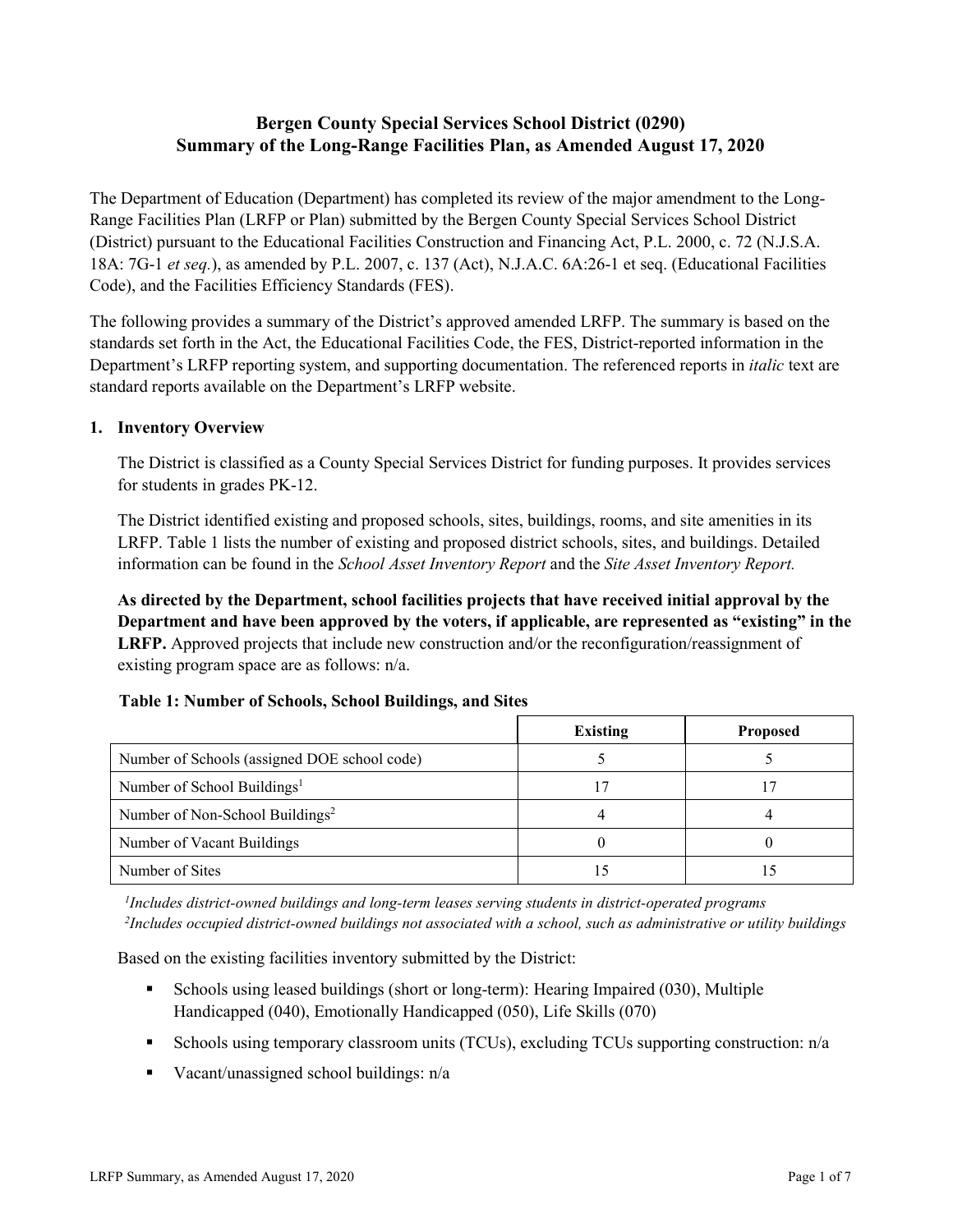**FINDINGS** The Department has determined that the proposed inventory is adequate for approval of the District's LRFP amendment. However, the LRFP determination does not imply approval of an individual school facilities project listed within the LRFP; the District must submit individual project applications for project approval.

### **2. District Enrollments**

The District determined the number of students, or "proposed enrollments," to be accommodated for LRFP planning purposes on a district-wide basis and in each school. Since the District is a special services school district, the Department does not require the submission of a standard cohort-survival enrollment projection.

Table 2 provides a comparison of existing and proposed enrollments.

| Grades        | <b>Existing Enrollments</b><br>2019-20 | <b>District Proposed Enrollments</b><br>2024-25 |
|---------------|----------------------------------------|-------------------------------------------------|
| Grades PK-5   | 175                                    | 205                                             |
| Grades 6-8    | 113                                    | 150                                             |
| Grades 9-12   | 313                                    | 255                                             |
| <b>Totals</b> | 601                                    | 710                                             |

#### **Table 2: Enrollments**

**FINDINGS** The Department has determined the District's proposed enrollments to be acceptable for approval of the District's LRFP amendment and for planning purposes.

## **3. District Practices Capacity**

Based on information provided in the room inventories, *District Practices Capacity* was calculated for each school building to determine whether adequate capacity is proposed for the projected enrollments based on district scheduling and class size practices. The capacity totals assume instructional buildings can be fully utilized regardless of school sending areas, transportation, and other operational issues. The calculations only consider district-owned buildings and long-term leases; short term leases and temporary buildings are excluded. A capacity utilization factor of 90% for classrooms serving grades K-8 and 85% for classrooms serving grades 9-12 is applied in accordance with the FES. No capacity utilization factor is applied to preschool classrooms.

In certain cases, districts may achieve adequate District Practices Capacity to accommodate enrollments but provide inadequate square feet per student in accordance with the FES, resulting in educational adequacy issues and "Unhoused Students." Unhoused students are considered in the "Functional Capacity" calculations used to determine potential State support for school facilities projects and are analyzed in Section 4.

Table 3 provides a summary of proposed enrollments and existing and proposed District-wide capacities. Detailed information can be found in the LRFP website reports titled *FES and District Practices Capacity Report, Existing Rooms Inventory Report, and Proposed Rooms Inventory Report.*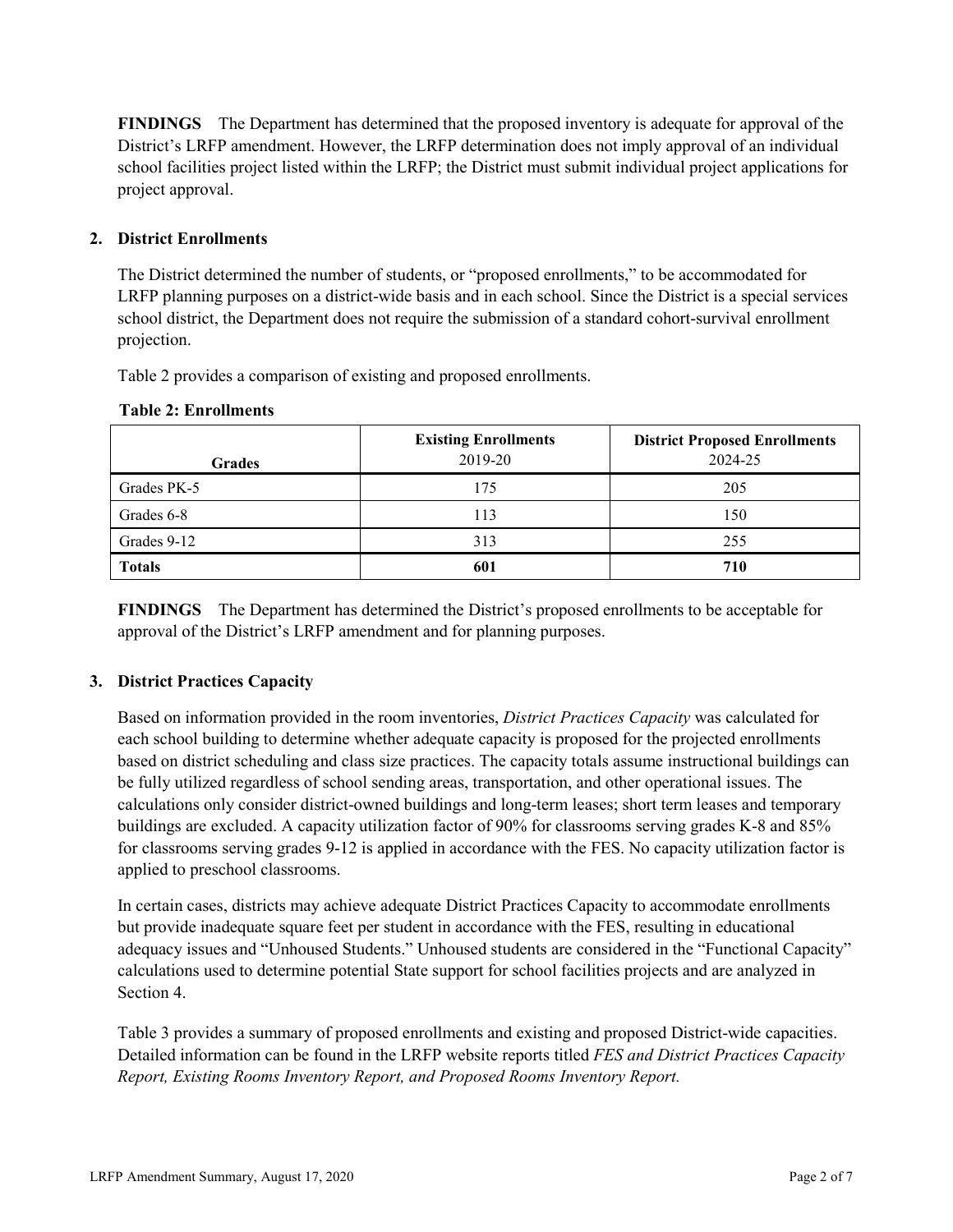| <b>Grades</b> | <b>Proposed</b><br><b>Enrollments</b> | <b>Existing</b><br><b>District</b><br><b>Practices</b><br>Capacity | <b>Existing</b><br>Deviation* | <b>Proposed</b><br><b>District</b><br><b>Practices</b><br>Capacity | <b>Proposed</b><br>Deviation* |
|---------------|---------------------------------------|--------------------------------------------------------------------|-------------------------------|--------------------------------------------------------------------|-------------------------------|
| <b>PK-8</b>   | 355                                   | 332.20                                                             | $-22.80$                      | 332.20                                                             | $-22.80$                      |
| $9 - 12$      | 355                                   | 372.76                                                             | 17.76                         | 372.76                                                             | 17.76                         |
| <b>Totals</b> | 710                                   | 704.97                                                             | $-5.03$                       | 704.97                                                             | $-5.03$                       |

**Table 3: District Practices Capacity Analysis**

*\* Positive numbers signify surplus capacity; negative numbers signify inadequate capacity. Negative values for District Practices capacity are acceptable for approval if proposed enrollments do not exceed 100% capacity utilization.*

Considerations:

- Based on the proposed enrollments and existing room inventories, the District is projected to have inadequate capacity for the following grade groups, assuming all school buildings can be fully utilized: n/a
- Adequate justification has been provided by the District if the proposed capacity for a school significantly deviates from the proposed enrollments. Generally, surplus capacity is acceptable for LRFP approval if additional capacity is not proposed through new construction.

**FINDINGS**The Department has determined that proposed District capacity, in accordance with the proposed enrollments, is adequate for approval of the District's LRFP amendment. The Department will require a current enrollment projection at the time an application for a school facilities project is submitted, incorporating the District's most recent Fall Enrollment Report, in order to verify that the LRFP's planned capacity meets the District's updated enrollments.

## **4. New Construction Funding Eligibility**

*Functional Capacity* was calculated and compared to the proposed enrollments to provide a **preliminary estimate** of Unhoused Students and new construction funding eligibility. **Final determinations will be made at the time of project application approvals.**

*Functional Capacity* is the adjusted gross square footage of a school building *(total gross square feet minus excluded space)* divided by the minimum area allowance per full-time equivalent student for the grade level contained therein. *Unhoused Students* is the number of students projected to be enrolled in the District that exceeds the Functional Capacity of the District's schools pursuant to N.J.A.C. 6A:26-2.2(c). *Excluded Square Feet* includes (1) square footage exceeding the FES for any pre-kindergarten, kindergarten, general education, or self-contained special education classroom; (2) grossing factor square footage *(corridors, stairs, mechanical rooms, etc.)* that exceeds the FES allowance, and (3) square feet proposed to be demolished or discontinued from use. Excluded square feet may be revised during the review process for individual school facilities projects.

Table 4 provides a preliminary assessment of the Functional Capacity, Unhoused Students, and Estimated Maximum Approved Area for Unhoused Students for each FES grade group. The calculations exclude temporary facilities and short-term leased buildings. School buildings proposed for whole or partial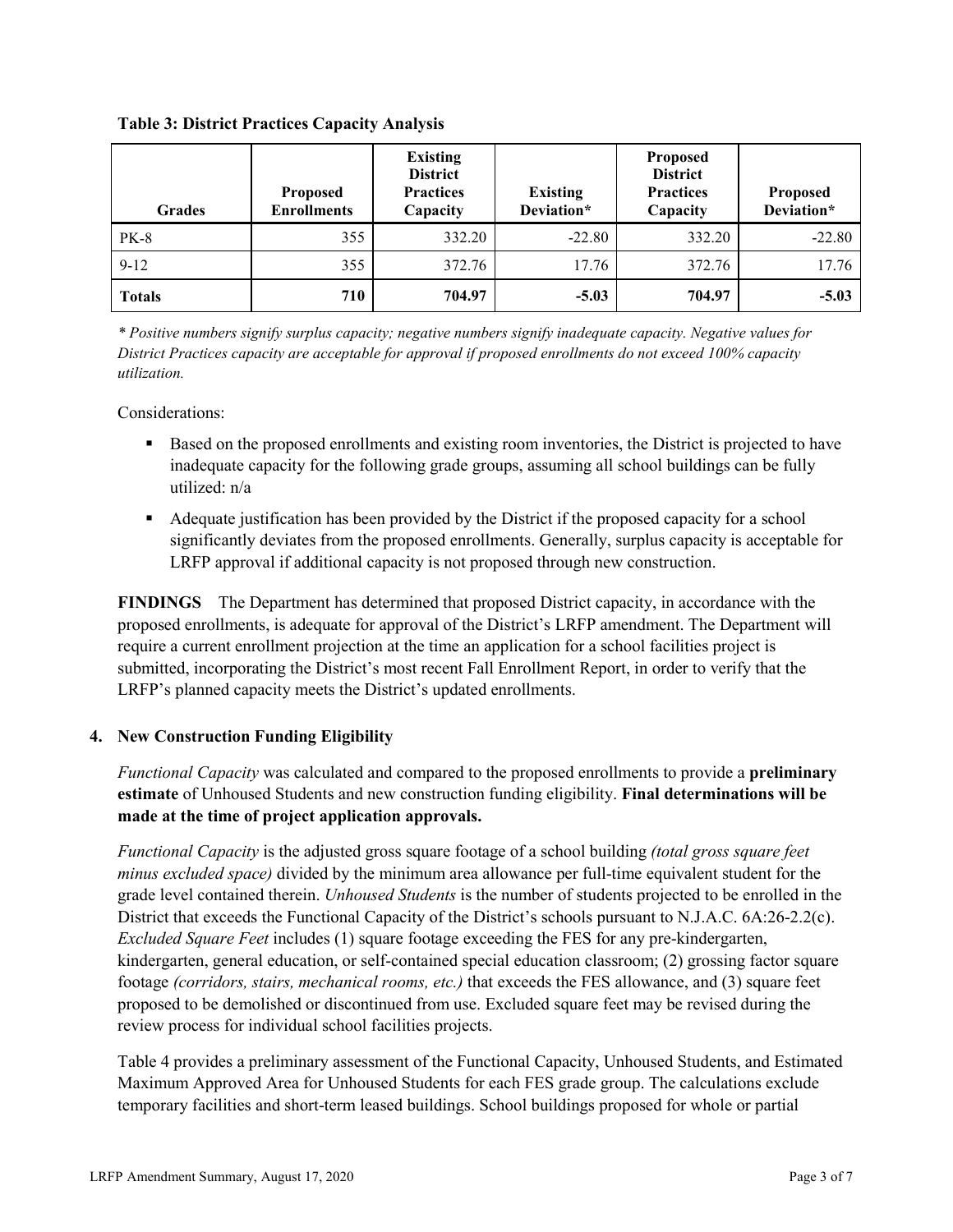demolition or reassignment to a non-school use are excluded from the calculations pending project application review. If a building is proposed to be reassigned to a different school, the square footage is applied to the proposed grades after reassignment. Buildings that are not assigned to a school are excluded from the calculations. In addition, only preschool students eligible for state funding (former ECPA students) are included. Detailed information concerning the calculations can be found in the *Functional Capacity and Unhoused Students Report* and the *Excluded Square Footage Report.*

|                                                | <b>PK/K-5</b> | $6 - 8$ | $9 - 12$ | <b>Total</b> |
|------------------------------------------------|---------------|---------|----------|--------------|
| PK Eligible Students/K-12 Proposed Enrollments | 205           | 150     | 355      |              |
| FES Area Allowance (SF/student)                | 125.00        | 134.00  | 151.00   |              |
| <b>Prior to Completion of Proposed Work:</b>   |               |         |          |              |
| <b>Existing Gross Square Feet</b>              | 49,097        | 45,768  | 65,579   | 160,444      |
| Adjusted Gross Square Feet                     | 43,545        | 42,212  | 61,047   | 146,804      |
| <b>Adjusted Functional Capacity</b>            | 348.36        | 309.59  | 428.63   |              |
| Unhoused Students                              | 0.00          | 0.00    | 0.00     |              |
| Est. Max. Area for Unhoused Students           | 0.00          | 0.00    | 0.00     |              |
| <b>After Completion of Proposed Work:</b>      |               |         |          |              |
| Gross Square Feet                              | 50,324        | 46,856  | 73,379   | 170,559      |
| New Gross Square Feet                          | 303           | 269     | 6,853    | 7,425        |
| Adjusted Gross Square Feet                     | 43,848        | 42,481  | 67,901   | 154,229      |
| <b>Functional Capacity</b>                     | 350.78        | 311.54  | 474.26   |              |
| Unhoused Students after Construction           | 0.00          | 0.00    | 0.00     |              |
| Est. Max. Area Remaining                       | 0.00          | 0.00    | 0.00     |              |

**Table 4: Estimated Maximum Approved Area for Unhoused Students** 

Facilities used for non-instructional or non-educational purposes are ineligible for State support under the Act. However, projects for such facilities shall be reviewed by the Department to determine whether they are consistent with the District's LRFP and whether the facility, if it is to house students (full or part time) conforms to educational adequacy requirements. These projects shall conform to all applicable statutes and regulations.

Estimated costs represented in the LRFP by the District are for capital planning purposes only. The estimates are not intended to represent preliminary eligible costs or final eligible costs of approved school facilities projects.

Considerations:

- The District does not have approved projects pending completion, as noted in Section 1, that impact the Functional Capacity calculations.
- **The Functional Capacity calculations** *exclude* square feet proposed for demolition or discontinuation for the following FES grade groups and school buildings pending a feasibility study and project review: n/a.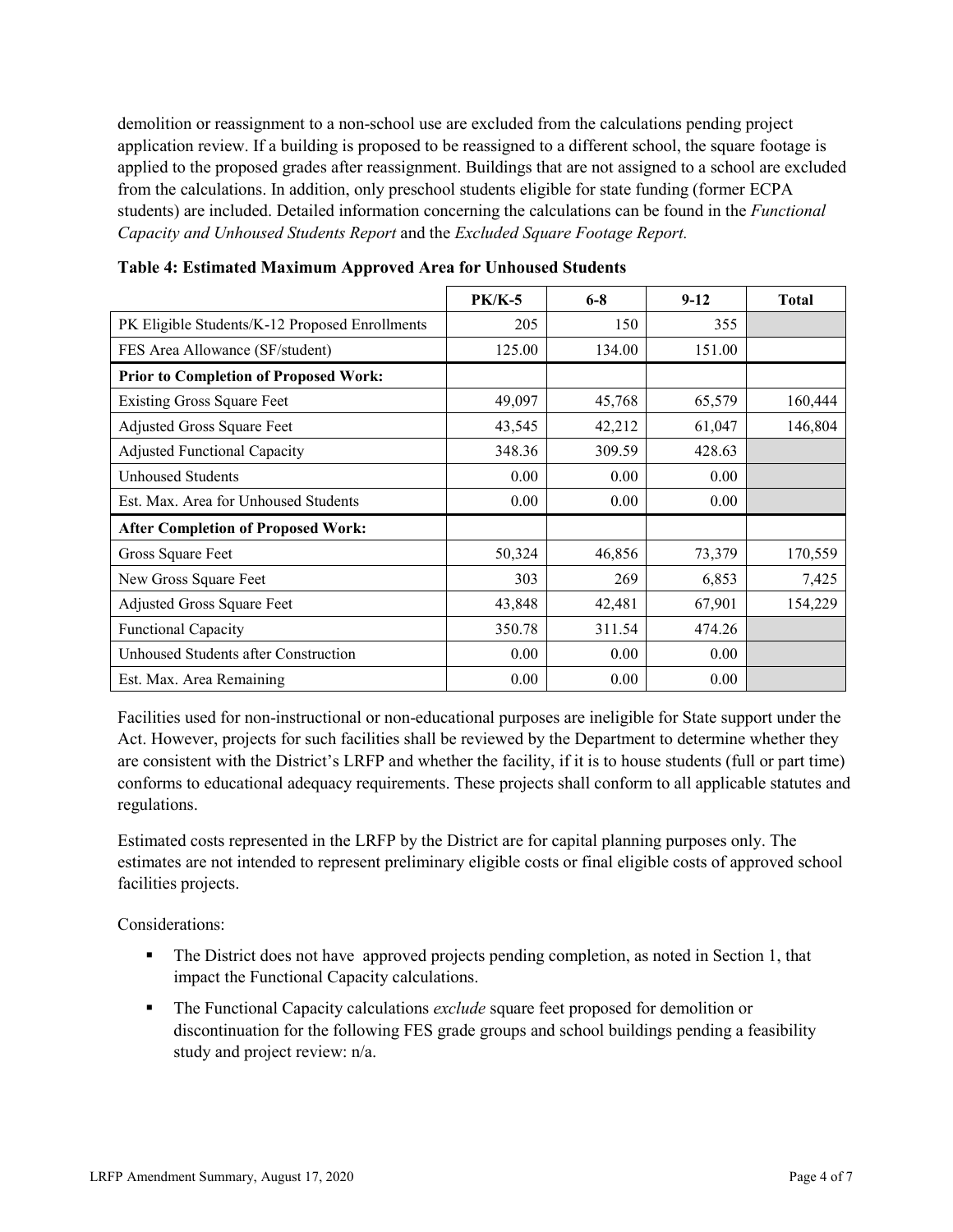- Based on the preliminary assessment, the District has Unhoused Students prior to the completion of proposed work for the following FES grade groups: n/a.
- New construction is proposed for the following FES grade groups: PK-5, 6-8, 9-12.
- **Proposed new construction exceeds the estimated maximum area allowance for Unhoused** Students prior to the completion of the proposed work for the following grade groups: PK-5, 6-8. 9-12.
- The District, based on the preliminary LRFP assessment, will not have Unhoused Students after completion of the proposed LRFP work. If the District is projected to have Unhoused Students, adequate justification has been provided to confirm educational adequacy in accordance with Section 6 of this determination.

**FINDINGS** Functional Capacity and Unhoused Students calculated in the LRFP are preliminary estimates. Preliminary Eligible Costs (PEC) and Final Eligible Costs (FEC) will be included in the review process for specific school facilities projects. A feasibility study undertaken by the District is required if building demolition or replacement is proposed per N.J.A.C. 6A:26-2.3(b)(10).

### **5. Proposed Work**

The District assessed program space, capacity, and physical plant deficiencies to determine corrective actions. Capital maintenance, or *"system actions,"* address physical plant deficiencies due to operational, building code, and /or life cycle issues. Inventory changes, or *"inventory actions,*" add, alter, or eliminate sites, site amenities, buildings, and/or rooms.

The Act (N.J.S.A. 18A:7G-7b) provides that all school facilities shall be deemed suitable for rehabilitation unless a pre-construction evaluation undertaken by the District demonstrates to the satisfaction of the Commissioner that the structure might pose a risk to the safety of the occupants even after rehabilitation or that rehabilitation is not cost-effective. Pursuant to N.J.A.C. 6A:26-2.3(b)(10), the Commissioner may identify school facilities for which new construction is proposed in lieu of rehabilitation for which it appears from the information presented that new construction is justified, provided, however, that for such school facilities so identified, the District must submit a feasibility study as part of the application for the specific school facilities project. The cost of each proposed building replacement is compared to the cost of additions or rehabilitation required to eliminate health and safety deficiencies and to achieve the District's programmatic model.

Table 5 lists the scope of work proposed for each school based on the building(s) serving their student population. Proposed inventory changes are described in the LRFP website reports titled *"School Asset Inventory Report and "Proposed Room Inventory Report."* Information concerning proposed systems work, or capital maintenance can be found in the "LRFP Systems Actions Summary Report".

With the completion of the proposed work, the following schools are proposed to be eliminated: n/a; the following schools are proposed to be added: n/a.